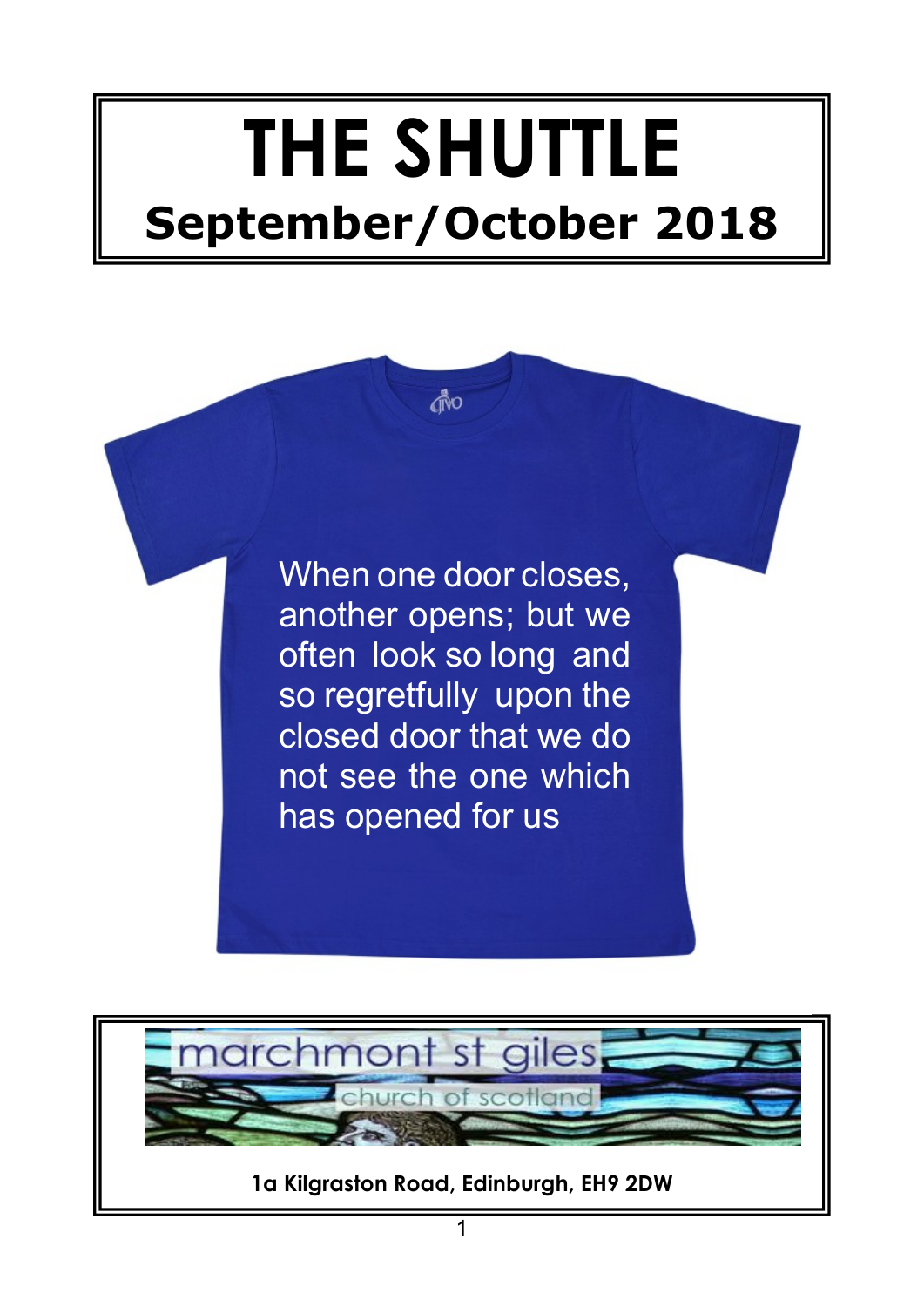## **Meeting Matters**

#### **Every Saturday**

10 - 12pm Morning Coffee served by the Guild.

#### **Every Tuesday**

10.00 Prayers & Reflection South Transept

### **Every Wednesday**

12.30 Butterflies Plus - Lunch for the Over 60s

## **September**

- 9 9.50 Family Service
	- 10.30 Morning Service
- 11 7.30 Guild Welcome back and Tanya Anderson
- 16 9.50 Family Service
	- 10.30 Morning Service
- 23 9.50 Family Service 10.30 Morning Service
- 25 7.30 Guild Sailors' Society
- 30 9.50 Family Service 10.30 Sacrament of Holy Communion

#### **October**

- 3 9.30 Toddler Church
- 7 9.45 High-lites Teen Group
	- 9.50 Family Service
	- 10.30 Harvest service followed by Round Table Communion **Contributions for the next issue of The Shuttle to be submitted by today**
- 8 7.30 Kirk Session
- 9 7.30 Guild Sleep Scotland
- 15 9.50 Family Service
	- 10.30 Morning Service

#### **Front Cover**

A famous quote by Alexander Graham Bell, a Scottish-born scientist, inventor, engineer, and innovator who is credited with inventing and patenting the first practical telephone. He also founded the American Telephone and Telegraph Company in 1885.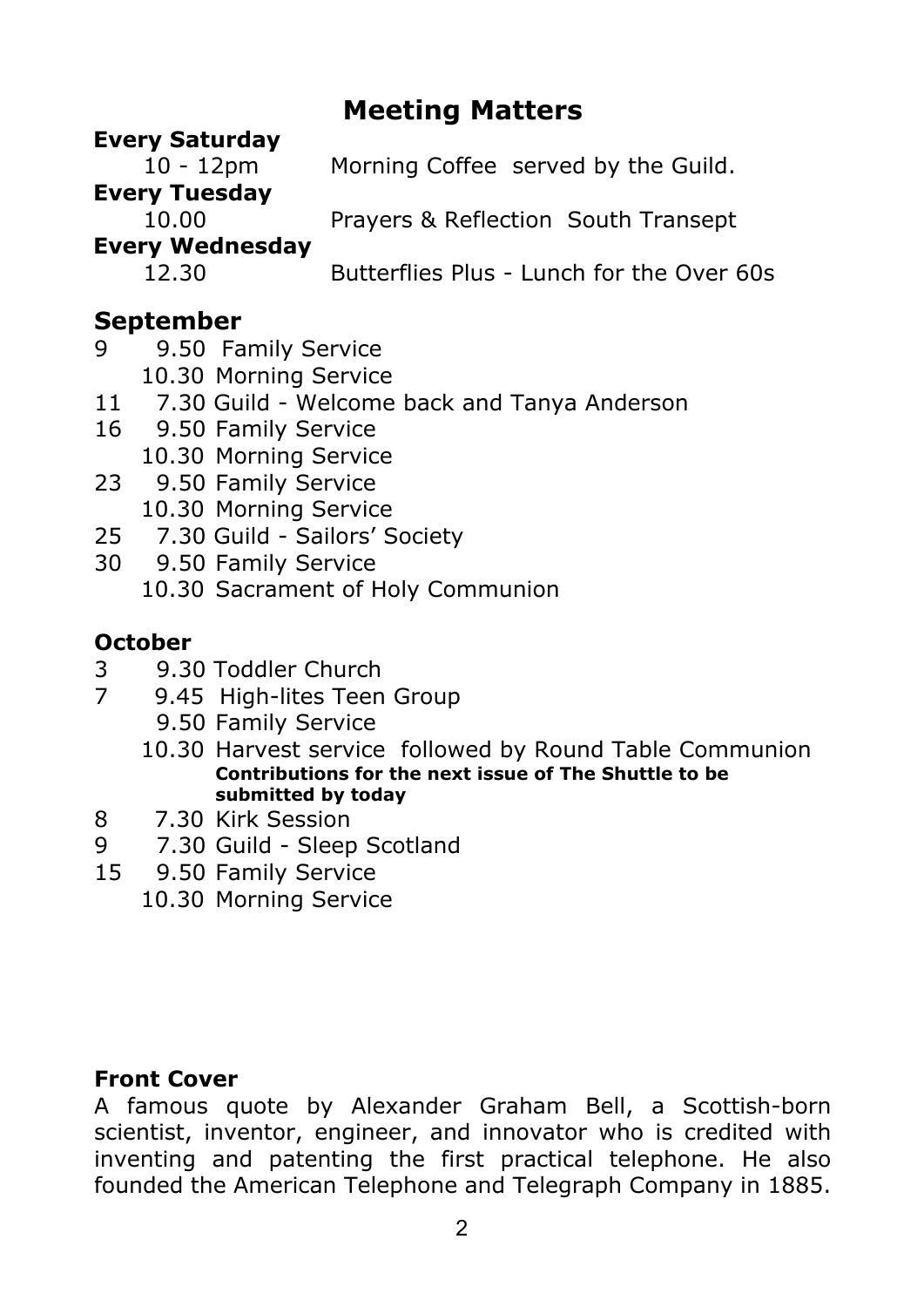# **Reflections**

In psalm 22, King David talks about the difference between people who are self-seeking and the difference between the people who seek the will of God. He talks about it in terms of doors. He says:

*" I will place on his shoulder the key of the house of David; he shall open, and no one shall shut; he shall shut, and no one shall open."*

Sometimes the shutting of a door, while an ending of one journey, can be a positive thing. Something is not so much ended as complete and we should celebrate that. While it might be frustrating that something we wanted to continue has come to an end, it might be for good and proper reasons and often in hindsight, we can see that it was for the best after all.

Conversely, when a door opens, it is both an opportunity and often a moment of uncertainty which induces nerves. The possibilities of what could be can sometimes overwhelm and worry us that we do the right thing, but for the writer of the psalms, the door opening was a gift of God to be embraced and trusted that it would be the right thing for all the right reasons and would bring blessing.

I was watching the Arizona funeral of Senator John McCain and found that I had my confidence restored in the leaders of America and the possibilities which are before us. The last year, the news from the corridors of power would have you believe that the door of American leadership had slammed firmly shut never to open to something of value and honour again. The bipartisan, warm, funny tributes full of honour and integrity signalled to the world that a new door was opening and the possibilities are full of quality and hope. If you didn't have a chance to watch it, it is on YouTube and celebrated the faith, love and commitment of a Christian man, who said the right thing and did the right thing. His politics may not have been to everyone's liking, but his friendship to so many different people, was without question.

Here in Marchmont St Giles' we begin the new cycle of the year with so many possibilities before us. After discussion Kate is seeking to stay at Marchmont St Giles' as our Reader. Once there has been a discussion with the Kirk Session about how her position will work,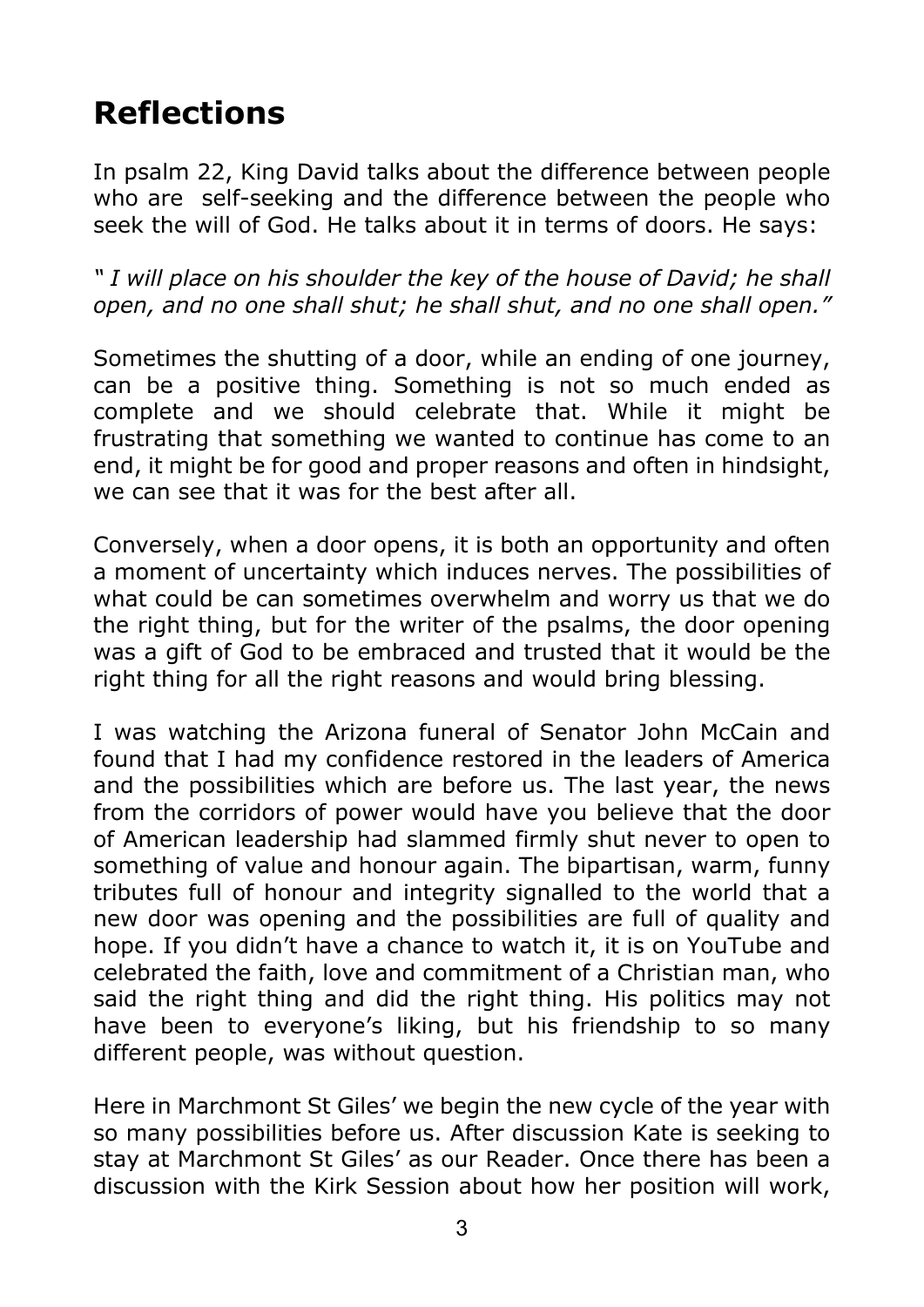and they are in agreement, the Presbytery will be invited to approve our proposal. As well as pastoral care and her involvement with worship, Kate and I propose that she will lead an initiative to plan for new ways and consolidate existing ways of supporting people who are isolated and lonely in the parish. If you have any thoughts about things you would like us to do, or indeed people we could support who are not in the congregation, I would be delighted to hear from you.

The Fundraisers have started their work and in the next few months it is hoped that there will be good news, which will bring us one step closer to the beginning of the Build. It feels like it has been a long time coming, but as the saying goes "everything in its season" seems to remind me of the last Build when we thought it would never happen, and then all of a sudden it felt like it not only began, but we were on a roller coaster of decision making and getting on with it.

The Bible Study will begin again on a Thursday at 12.30 in Mull and we will have 3 different topics before Christmas. The change of day and time has been a good thing. It has invigorated the discussion and the membership and the place change has also meant we are nearer where everyone is, which means more people are aware of what is going on in the Centre.

The Base Station is still in planning, although some engineers have been in the Bell tower in the last week or so. As with all of these kind of things, the plans and the reality don't always match up and they are currently trying to figure out the best way to get the equipment into the space and make it work. The end result will mean a significantly improved phone signal for the area as well as improved internet connection and so in the long run, the work which will have to occur to get the equipment up and running should be worth it. It will mean a little disruption at the front of the Church, but should have no adverse effect on the Sunday services. The upside of this will be the revenue which the Church will receive as a result of the equipment being there. This will mean that the work of the Church and the support that we can provide for so many people will be supported by this.

I look forward to the doors which will open as a result of the many activities we provide and the way that the people who are here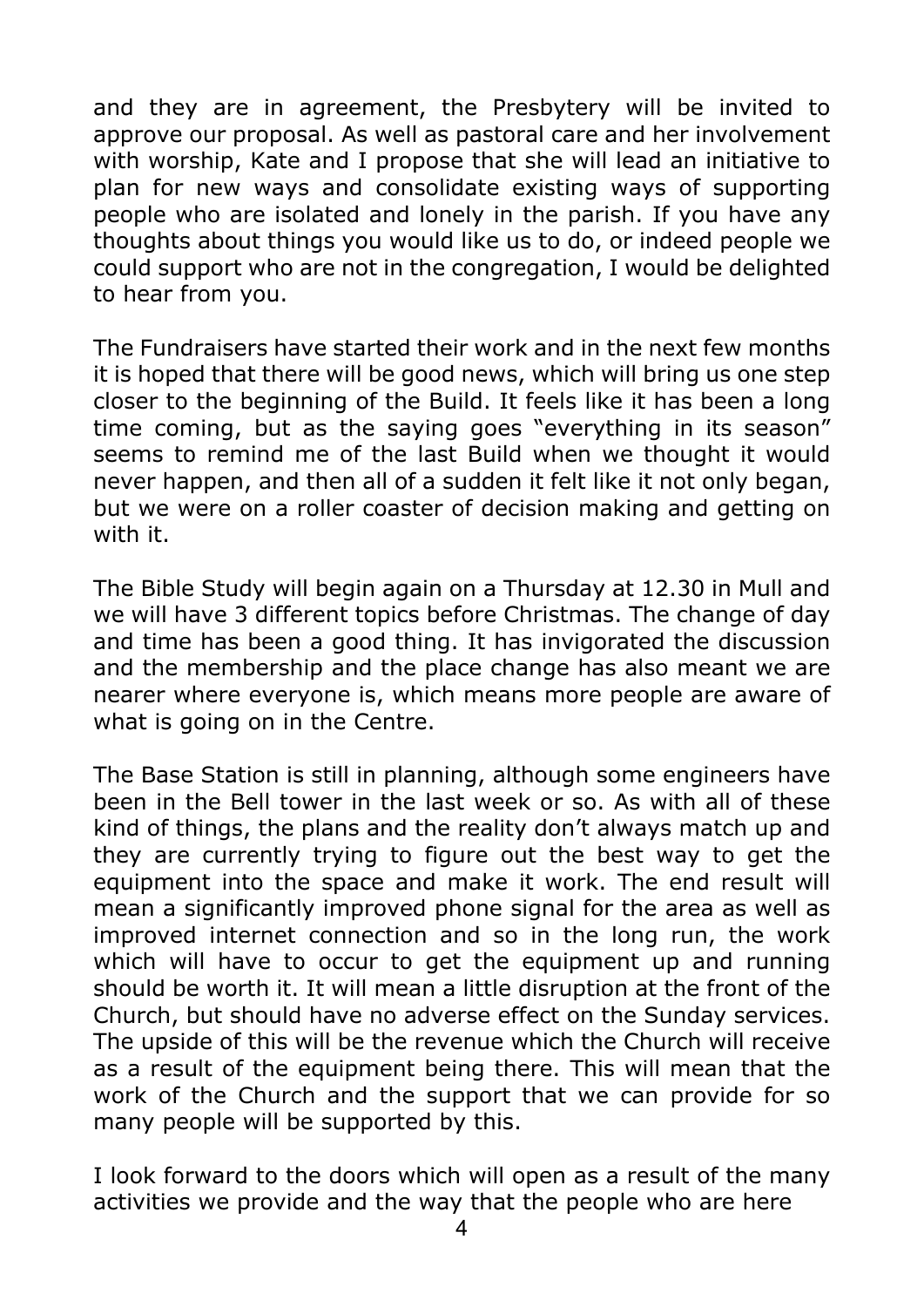change the community by their presence. The next year will provide both opportunities and frustrations as we seek to live out our calling as God's people in this place, but together we can continue to be a blessing to this community and be blessed by the community, who value all that Marchmont St Giles' offers and the care that is built within our intention of support for everyone in the parish.

Karen K Campbell

# **CHURCH FAMILY & PARISH NEWS**

A musical date for your diary: Our own Mark McLeod (tenor) and Barbara Jones (mezzo) - nee Laing - will be giving a song recital again on Sunday 13th October, "St Giles at Six" at the Cathedral. Very highly recommended!

Best wishes to all our young men and women going to university for the first time or returning to continue their studies. Work hard and enjoy it - you are all stars!



#### **We give thanks for the life and service of:**

Rhoda Margaret Scott, a member of the congregation, who died on the 23rd July 2018.

Bill Branson, a friend of the congregation, who died on the 23rd August 2018.

| <b>Helping to make MSG tick</b> |                            |                                               |                 |  |
|---------------------------------|----------------------------|-----------------------------------------------|-----------------|--|
| September                       | <b>Flowers</b>             | Beadle                                        | Coffee          |  |
| <b>gth</b>                      | Mhairi Wilson Andrew Noble |                                               | Ann McGhie      |  |
| 16 <sup>th</sup>                |                            | Judith Stewart Charles Stewart                | Liz Mack        |  |
| 23rd                            | Joan Ellam                 | Jessica McCraw                                | June Wilson     |  |
| 30th                            |                            | Shirley Farquhar Mike Affolter/<br>Anne Laing | Gillian Hoehnke |  |
|                                 |                            |                                               |                 |  |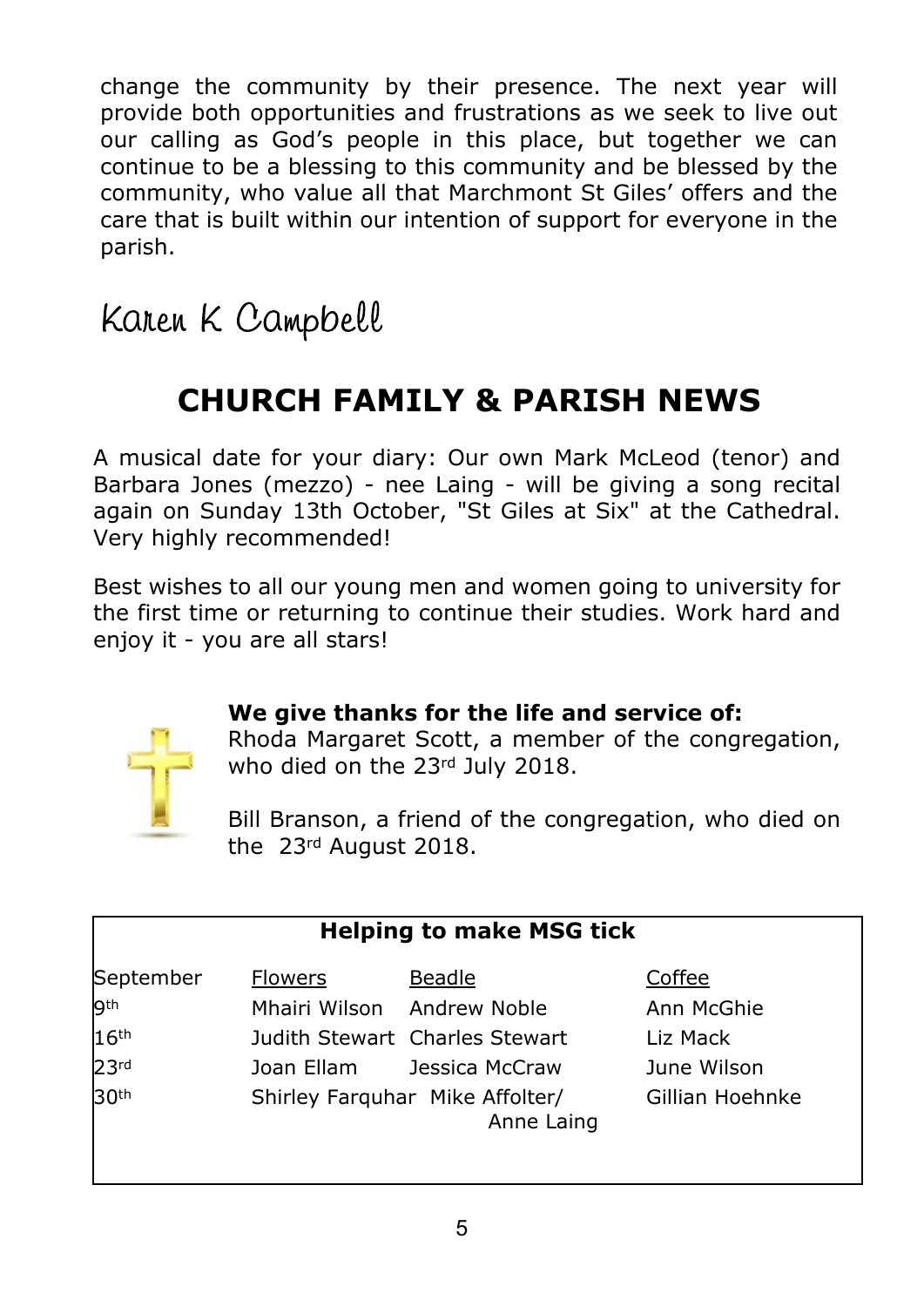#### **GUILD NEWS - One Journey, Many Roads The Theme for 2018-2019 is "Seeking the way" and our Discussion topic for 2018-19 is "Unexpected journeys"**

WELCOME BACK TO THE GUILD AND ALL WHO WANT TO COME  $AI$   $ONG$ 

The new Guild year begins on **Tuesday 11th September, at 7.30pm** in the Church Centre, with a get-together to catch up on old friends and meet some new ones. We will be joined by Tanya Anderson, an "old" friend, and also Calamari Shamarri, who will be less familiar!

At the next meeting, on **25th September**, we will be hearing about the first of the two Projects we hope to raise money for this session, **The Sailors' Society. (**See below**)**

On **9th October**, we have a speaker from **Sleep Scotland**, which will catch the attention of anyone who has a child or young person in the family with problems with sleep.

All are warmly invited to ANY meeting that interests you, and will be most welcome.

And of course, from 1st September, if anyone feels the need for a cup of coffee either before or after going to pick up the paper or visit the shops any Saturday morning, drop into the Church Centre between 10 and 12 to the **Guild Saturday Morning Coffee** - We'd love to see you!

Please note that the Guild and its morning coffees are all-inclusive, gentlemen are welcome, and age is only a number, whether in single or even triple digits!.

*Sailors' Society is an international Christian charity working in ports across the world. Their chaplains help seafarers and their families, with welfare and practical support. They visit ships in ports and talk with seafarers away from home for up to a year at a time: they help them get in touch with loved ones and access medical treatment; liaise with frightened families when their family members are kidnapped or imprisoned through no fault of their own. They provide grants to bring hope and security to seafaring communities.*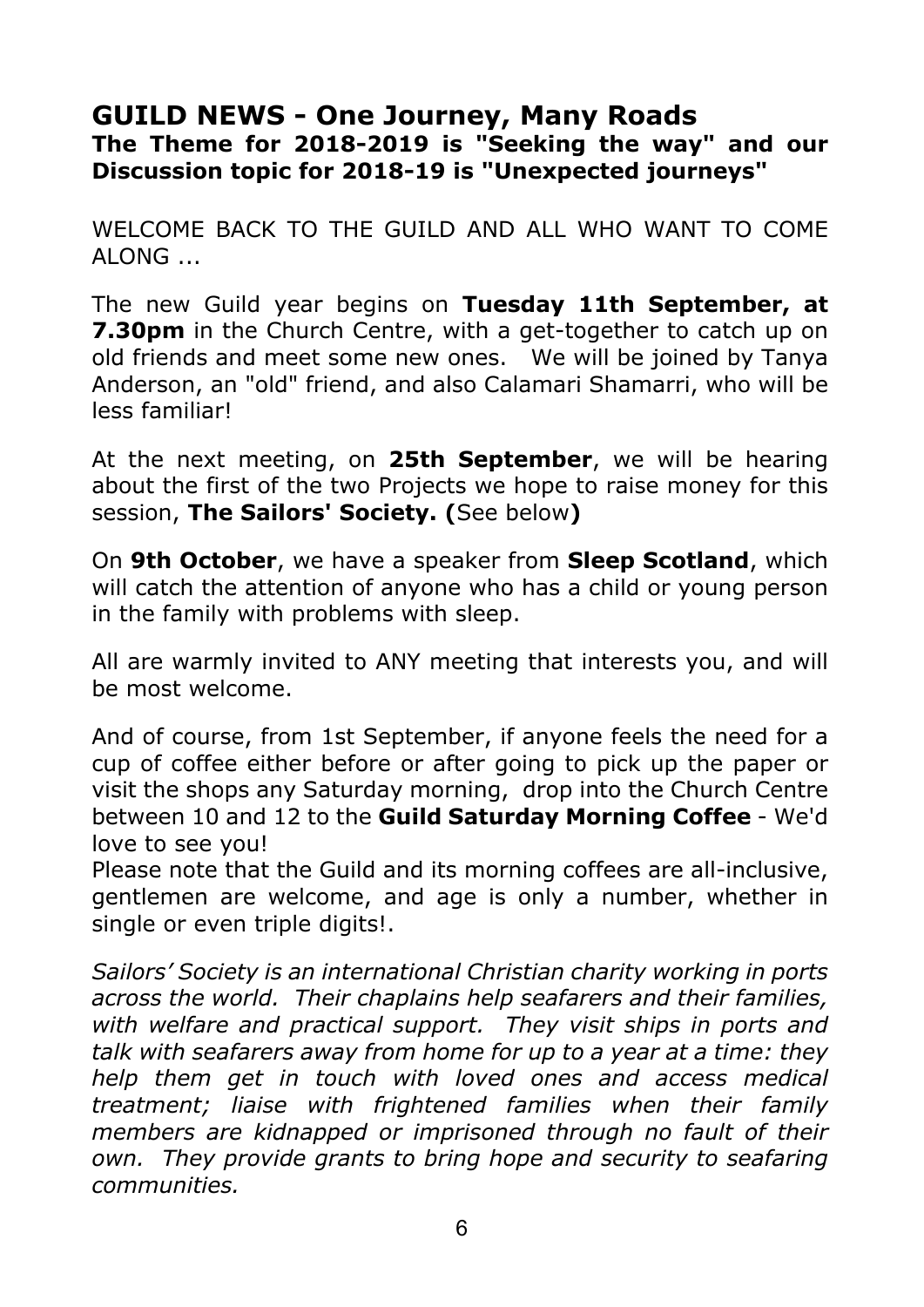## **Fundraising & Development News**



There is so much good news regards our fundraising efforts over the summer months and still lots more to happen.

Our ongoing total from the Meadows Festival is sitting at approx £900 with one big item still to be auctioned.

The summer lunch, which was very successful, raised £400 after costs and it is hoped to hold another one later in the year.

At the time of printing, the Cafe has raised over £600 by selling home-made goodies and plans are already in place for items to sell at Christmas. If you have jam jars you no longer require then please bring them to the church centre as an influx of apples, pears and plums are expected and we need to start gathering jars.

The money-spinner in the Cafe is proving very popular with the children and, if truth be told, also with the adults

There is also a large sweetie jar in St Giles on a Sunday morning to help you divest your change and donations and preserve your trouser pockets and get rid of all those coins that stick in the corner of your purses.

Members of the congregation were given a packet of Smarties at the beginning of the summer holidays and asked to fill them with coins and hand them back at the end. We are in the middle of getting the filled packets back in and have been truly flabbergasted at your generosity. If you didn't get a Smartie tube then please ask for one.

The first in a series of meetings with Cornerstone, our professional fundraisers, will take place shortly when they will put forward their plan of action and outline their choice of funders to approach, in particular, Historic Scotland.

Next month we will look at how you can help us to raise awareness of our "My Donate" page and to add to the fundraising total through shopping with easyfundraising.org.uk and Amazon.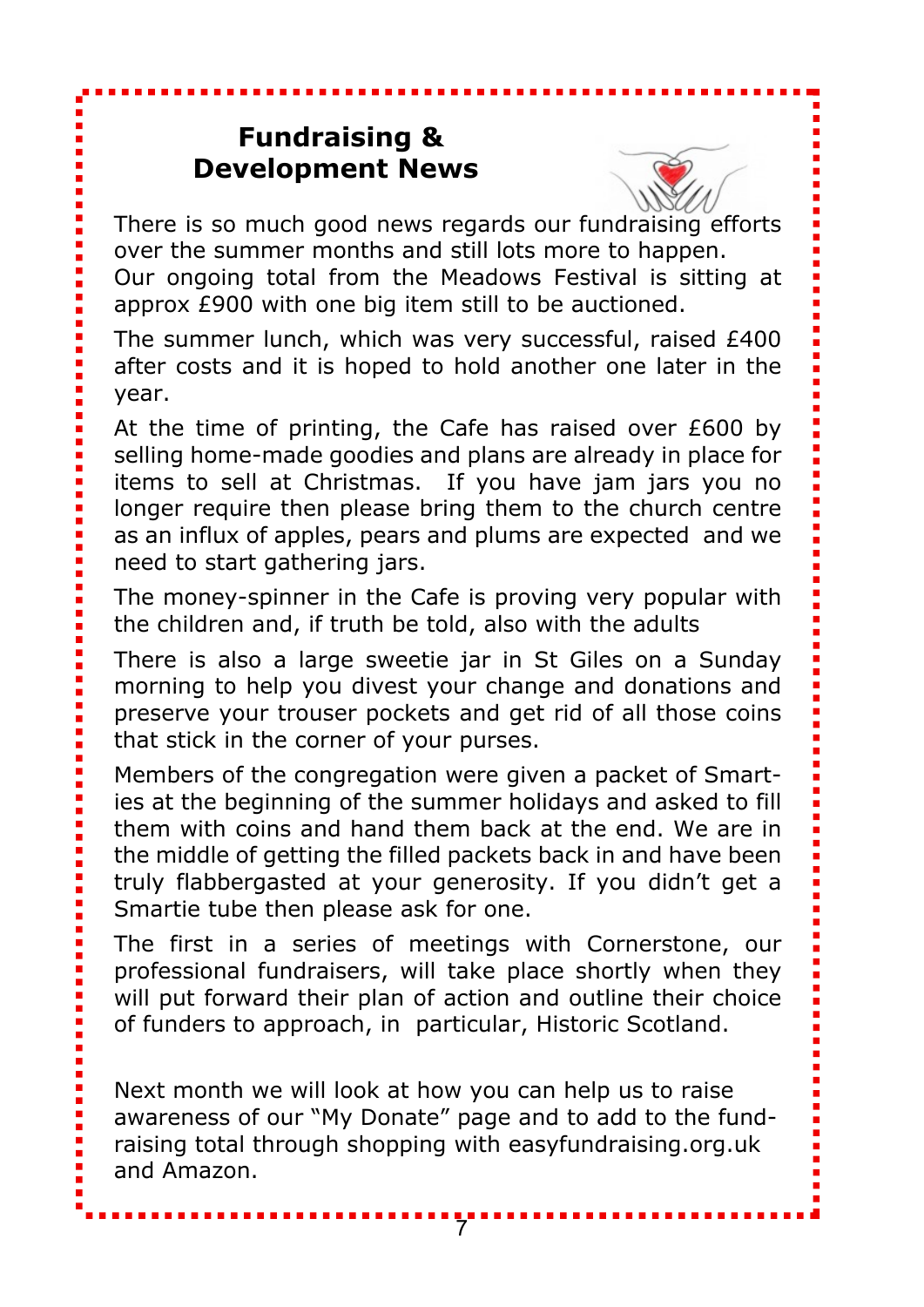# **Family Focus September 2018**

What a summer we've had! And not just the warm sunny weather outside!

Here at church we have met new families at Toddler Time and Holiday Club, got to know people better during coffee at 10am before the service and even had cymbals in the service recently (Praise Psalms and creativity the theme during the Festival!). Warm and sunny on the inside too!

Visual highlights below, but one or 2 of my personal highlights have been about warm sunny people. One of our new child friends, when asked what the best part of Holiday Club was, replied "Kate" (our Reader).



A Dad brought cakes to share at Toddler

Group ahead of returning to work to show his appreciation to the parents & carers at the group that have welcomed & supported him over the last year with his little one when he wasn't sure how it would be coming to a new group.

Those connections may not have happened if the responses had been different. Those warm sunny characters also needed to be genuine and reliable, not just a smile without thoughtful interest. I think those connections also developed because there was mutual sharing of experiences, whether painting tea-light holders together at Holiday Club or playing with toddlers on Thursday mornings.

As we head into to the new season here at church I feel inspired by those connections to encourage our groups of children and young people to bring connections into sharper focus. We are so



 blessed to have dedicated and faithful folk to lead and help with our groups and they are so much appreciated by our young people. All of these connections can make a big difference.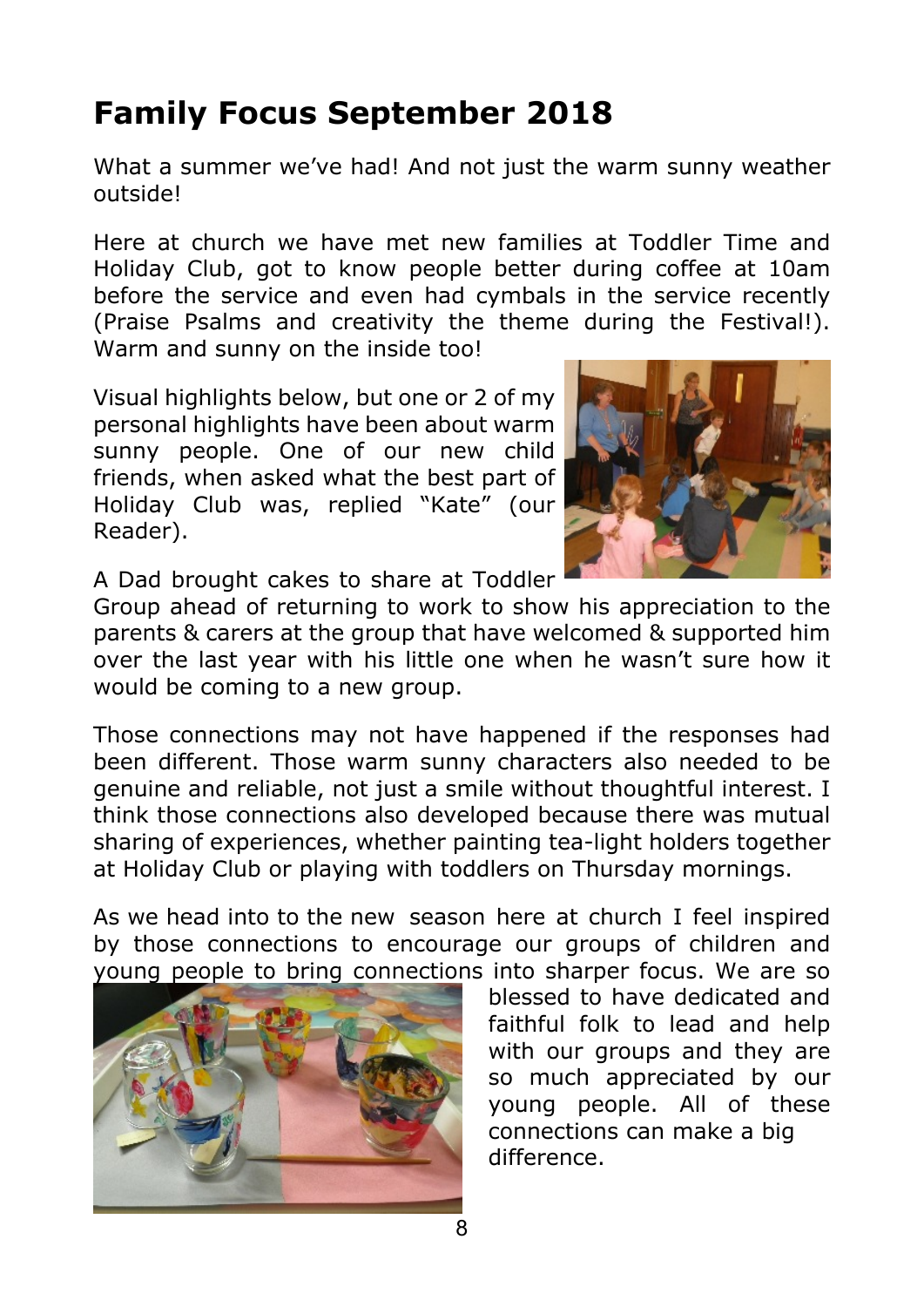## **Holiday Club round–up.**

'Base Station : U' went with a flourish and flash; exploring our senses through Bible stories with a little help from 'Desmond' the shrinking machine and the professors in The Lab.

We made tea light holders scented candles, cakes, graffiti and mess! We played Human Hungry Hippos (on skateboards) and completed the daily challenge: guess the smell/ sound etc and also found out about characters from the Bible.

We loved meeting new friends and getting to know familiar ones both Team and children.

Thank you to Rev Bryan Kerr from Greyfriars Kirk, Lanark for giving us permission to use his material and the backdrops!

This season we are using a resource called 'Spill the Beans' in our Sunday groups. Spilling the beans about our faith but I hope ourselves too. We are introducing 'The Hot Spot' each week, where the young folk get to quiz a willing team member about themselves, things we may not know or how they come to be here on a Sunday. I hope to also have a slot for youngsters to prepare something either demonstrate the craft, explain an experiment, tell the story or lead a song playing their instrument.

We look forward to spilling the beans about how this is going!

Advance dates & events:

| Wednesday, 3rd October<br>9.30am to 10am | Toddler Church (1st Wednesdays)   |
|------------------------------------------|-----------------------------------|
| Sunday, 7th October<br>9.45 to 10.25am   | High-lites (monthly teen group)   |
| Saturday, 3rd November<br>3pm to 4.30pm  | Kids Club (primary aged children) |

Here's to next year! Bettina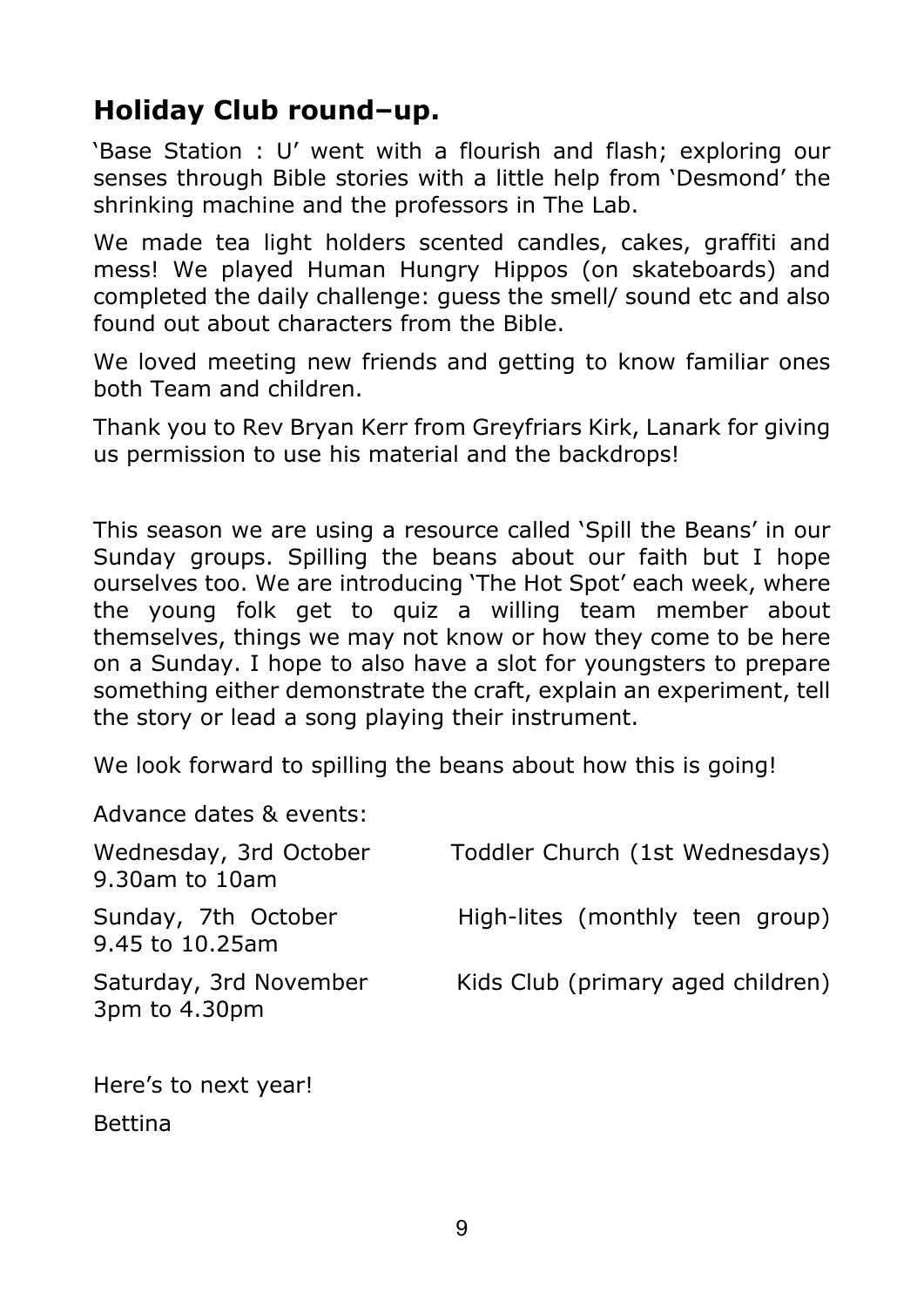## **Doors Open and Doors Close**



Life at Marchmont St Giles' has been a bit like revolving doors recently with people coming and going. As many of you know, Astra Foster, our fabulous Administrator,is moving to Grantown on Spey where she very unexpectedly bought a Guest House called Parkburn. We wish Astra every happiness in her new venture and on behalf of everyone she was presented with a classic print of Edinburgh by Ken Lochhead. This has left a big gap in the office but we are delighted to welcome Carey(Care with a y!) Mills to take the chair. Carey has worked for John Lewis' for

35 years and is ready for a change and a challenge. So come and say hello to our newest member of staff next time you are in the church centre.

We have also welcomed Louise Purden who has come to us for a 5 week placement before going on to do her probationary period at St John's & Kings Park Church in Dalkeith. We wish Louise every success in the next stage of her journey.

Many of you know Kate Jackson, our Reader, who had come to us for a few months and has agreed to stay on a bit longer. Kate is busy working on the Butterfly Project, along with Sue Wilson and others, with plans to help reduce isolation and loneliness for vulnerable people in the community.

Dave Alexander, our church officer, now only works 4 days a week and Gregor, who has the huge job of cleaning our well used premises, has agreed to work part-time as our second church officer on a Friday and Saturday mainly and will provide cover when Dave is on holiday.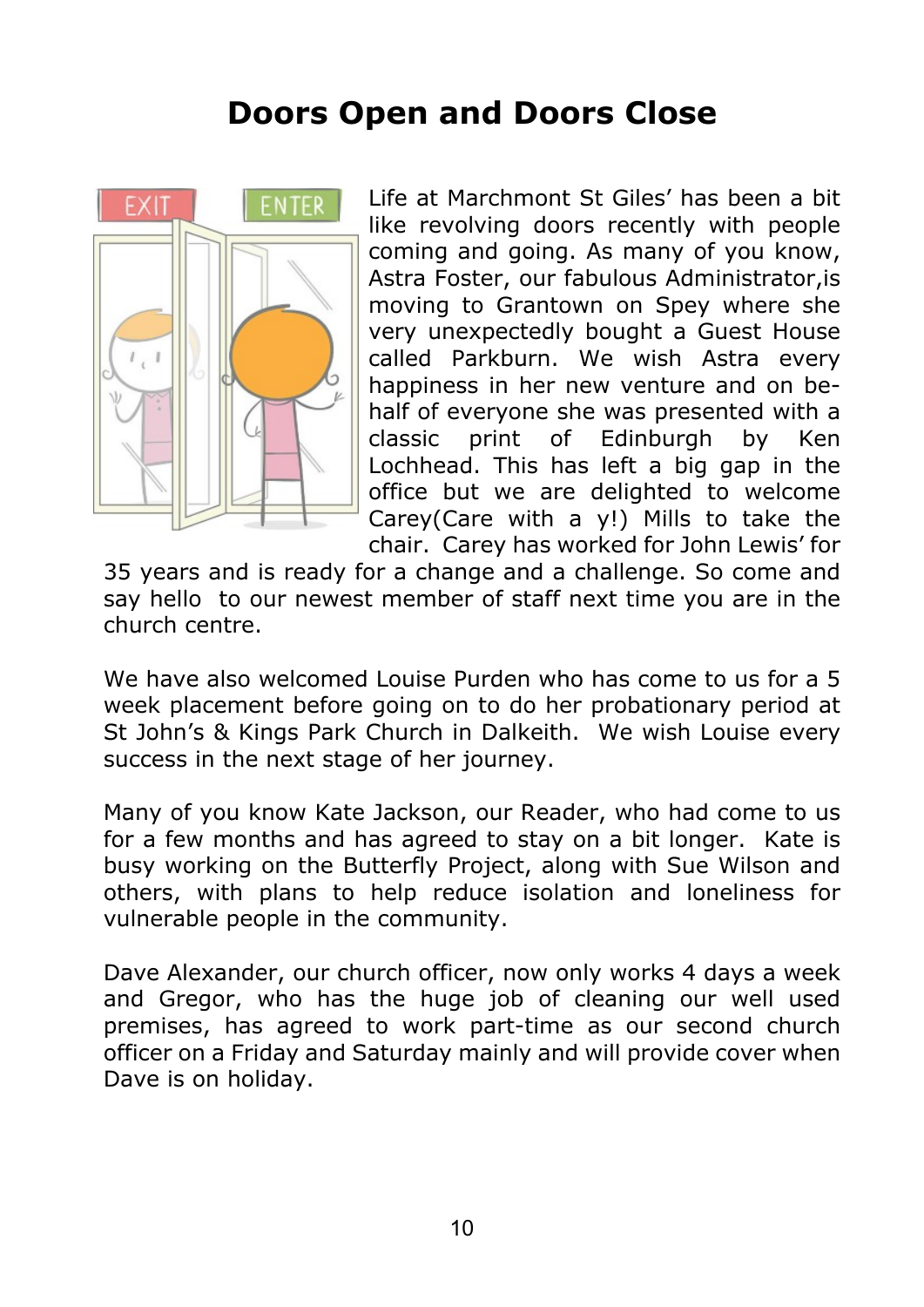# **Year of the Young People**

As the Year of the Young people continues here are two different examples of what young people are up to in church life.

The first one is in the "big" church; most people have heard of Crossreach Children and Family Services, the social care arm of the Church of Scotland. The latest edition of Crossreach News has been written and edited by young people. They interviewed the Chief Executive, visited projects run by Crossreach, ran a photography competition and provided many insightful ideas and thoughts about themselves and others who benefit from the work Crossreach does throughout Scotland. A very professional job and copies are available in the church centre.

The other example is closer to home. During the summer months, with help of a grant of £500 from 121, Marchmont St Giles' took on an intern to help us with our social media presence. Fenton Reid was chosen from a very high calibre of interviewees and came to us for six weeks to revamp our website and run an IT cafe for anyone who needed help with their phones, etc.

No-one had any idea how this would go but to our delight Fenton had to set up an appointment list as several people came to seek his advice. It was felt that this was an unmet need in the local community and as one person commented " It's good that the church is doing this because you can trust them to do it right". The result is that the Minister, who has been in contact with "Tap Into It", has also been in touch with the local High School to see if any senior students would come and help out as part of their voluntary commitments to the the local community thus allowing us to continue to offer this resource.

Fenton also revamped our website (www.marchmontstgiles.org.uk) and showed us all how to edit our own pages eg Guild, Family, Cafe as the upkeep of the website is a full-on job for one person. If anyone is interested in helping with website then Charles Stewart, the Communication Convenor, would be DELIGHTED to hear from you.

Fenton has returned to University but has promised to keep in touch and we wish him a healthy and happy year ahead.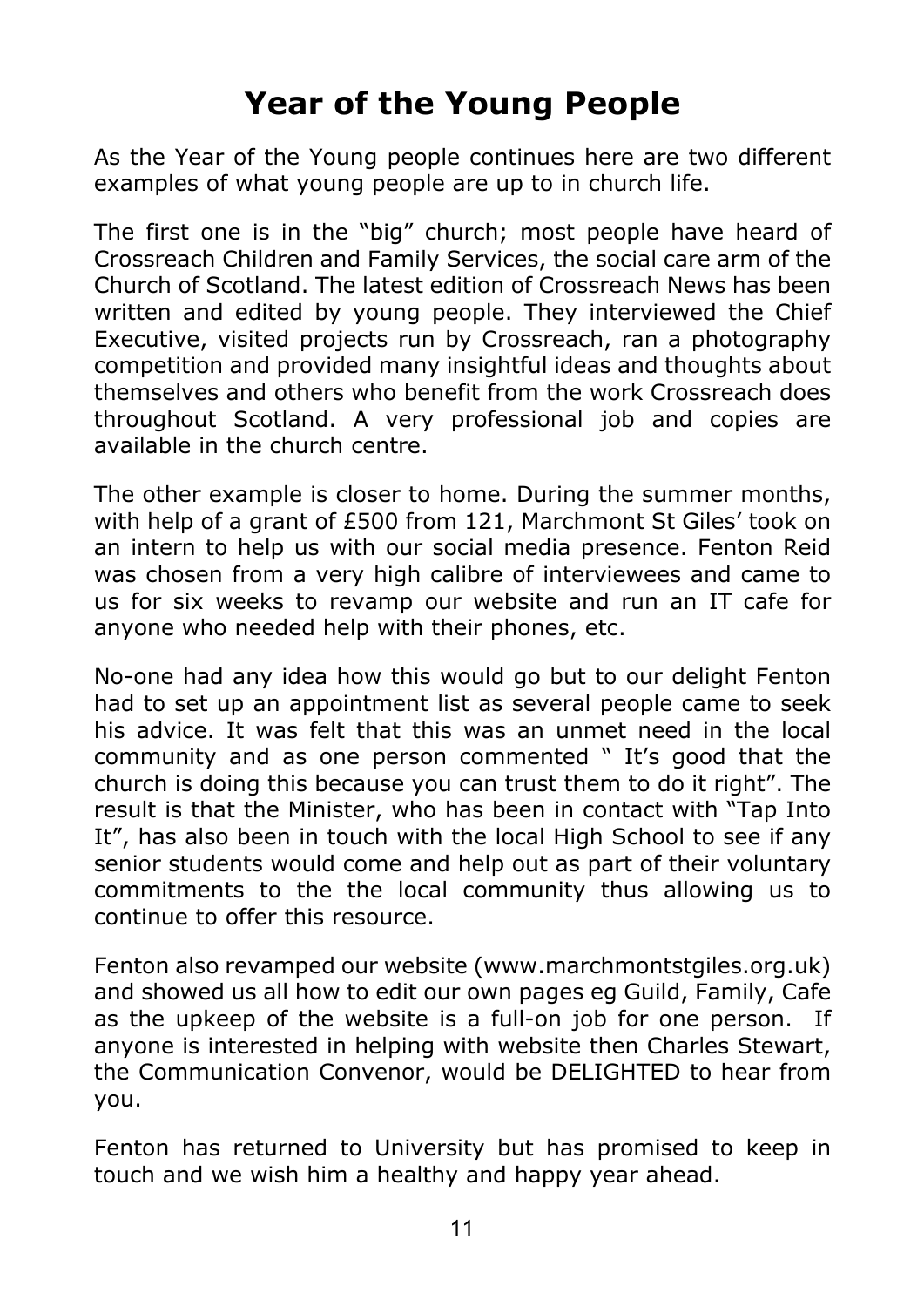

**Butterflies Cafe** is back in full swing with most of the classes up and running. We are delighted to have Euan and Kirsty, who are starting their gold level of the Duke of Edinburgh Achievement Award, back with us this term and really appreciate younger legs on a Friday afternoon. The Cafe has also received a very generous donation from the Grange Association which will be used to provide special mugs and cutlery amongst other things for some of our more vulnerable groups. We are very appreciative of this donation to allow us to improve our resources. Production of lots of homemade goodies by staff and volunteers - to sell in aid of the Development - is in top gear and we aim to have a selection available most weeks.

**Butterflies Plus** started back with a bang and we are very keen to increase the numbers who come to lunch. Due to the increase in costs over the last few years, it was decided to raise the price to £4 for one course and £6 for two courses.

**Recycling Bins** have been provided in the kitchen and Cafe area to encourage people to help us in reducing our impact on the environment. With the advent of food recycling in particular, the Cafe has reduced the number of landfill bags from 5/6 per week down to 1/2. Please help us to reduce our carbon footprint by recycling as much as we can and make sure that you put your items in the right bin - it's not a lot of fun removing nonfood items from the food waste bins!

The second **Wine Fair** held in conjunction with Cork and Cask was another huge success with the church centre in "grown up" mode. Chris, who organised the event said, 'We are extremely grateful to Butterflies Cafe and Marchmont St Giles for providing such a wonderful venue for our annual Wine Fair. The venue gave us an airy, spacious setting which was ideal for our 110 attendees and it suited the event perfectly. Canapes were provided throughout the day and as usual were very much enjoyed by the guests! We cannot recommend the venue more highly and we will certainly be back for any future events that we host'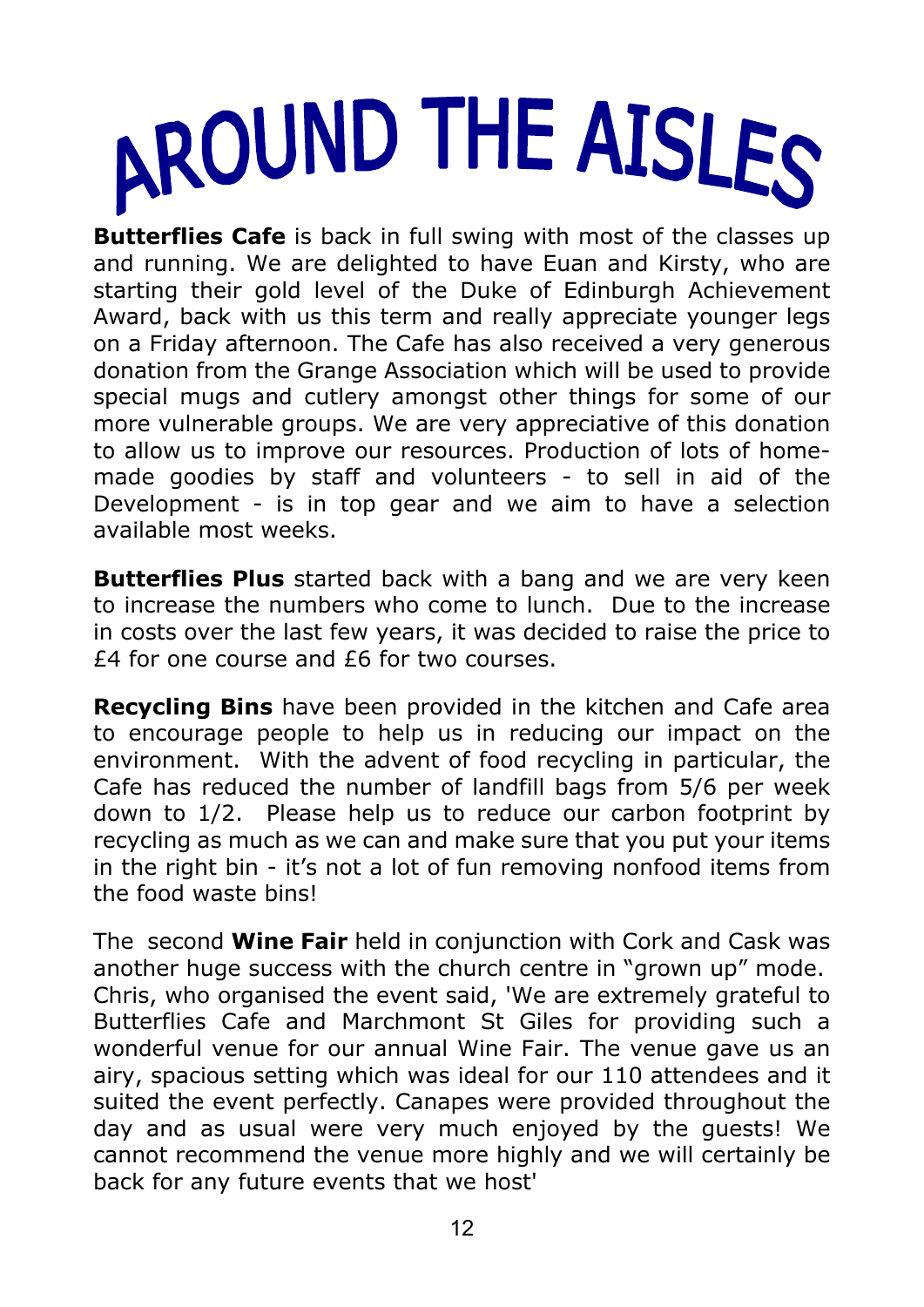**The Shuttle** is your church magazine and the Editors would be delighted to receive articles, comments, etc from you. Other church magazines are being studied and it is hope to present a couple of different styles/options to the October session meeting. In the meantime, please tell us what you would like to see in it. Next month's issue will have a book review by Kate Jackson on Fire Road: A Memoir of Hope by Kim Phuc Phan Thi .

**Thank you very much, thank you very very much……… ….**to all of you who helped the Church Officer during the summer period - Dave was very grateful to all of you.

….to all of you who support Richmond Craigmillar so generously. Our Harvest offerings will be going to this very deserving cause and they would really appreciate tinned and dried goods, nappies and pet food. Items can be handed into the Cafe or Office during the week as well as on Sunday.

….to all of you who already volunteer on a regular basis. There are lots of areas where more help is needed and if you would like to volunteer then the minister would be delighted to hear from you. Please consider helping in some way as those who do are doing more and more with fewer and fewer numbers.. You don't have to be a member of the congregation to help so if you know of anyone who would like to come and be part of the church family please encourage them to get in touch.

**Harvest Thanksgiving** is on Sunday 7th October and the service will be followed by Round Table Communion.

The **Kirk Session** met recently to approve one item of business fitting an electronic gear system to the front door of the centre to make it much easier to open the front door. The door has to be permanently pinned open to allow easy access for all our users, young and old, and this system will allow us to keep the door open on nice days and keep the heat in on colder days whilst giving easy access to all. It is important that our buildings are seen to be open and welcoming as it is a long path to walk up and then not be able to get inside.

**Are you a keen knitter**? It would be lovely to have a fall of knitted red poppies in the church to mark the centenary of the end of WW1 and the pattern for the poppies can be seen on the next page.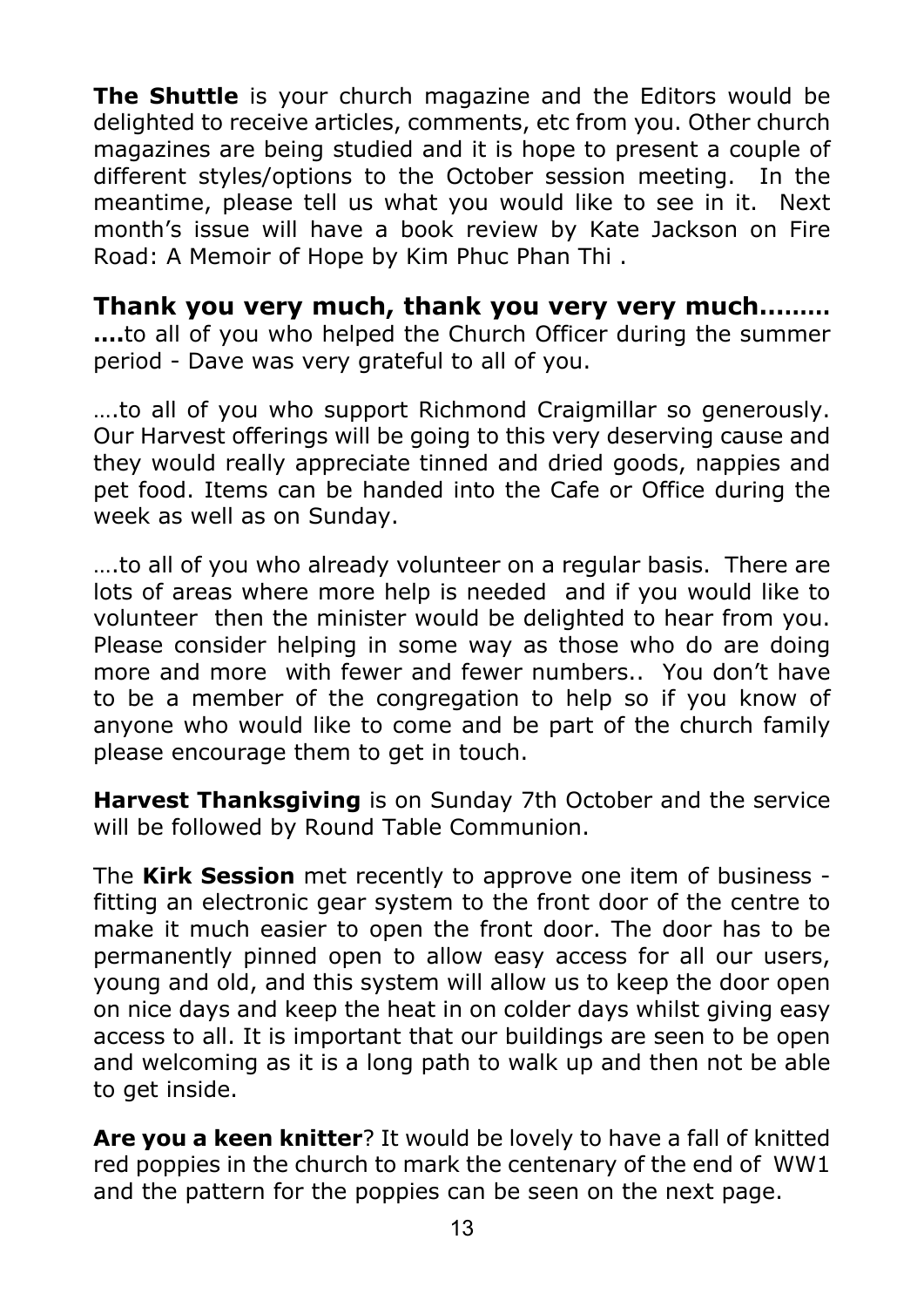## **Pattern for Poppies for Remembrance**

Use size 6 needles or 4.5 size.

Cast on 52 stitches in red wool and knit 8 rows of rib: 2 plain, 2 purl Rows 9,10,11 Knit 2 together

Run darning needle through remaining stitches to draw up and sew the seam.

Add dark button or circle of felt in the centre. There are some dark buttons, all colours and sizes in the church office. (If you do the knit 2 together in black wool you don't need a button).They will probably be attached to netting so please attach a safety pin to help with this.



Our own Nadine Thomas is asking for your help or anyone whom you know is in this position.

*For my PhD I am looking at how support packages are designed to meet the needs of carers of older people (e.g. those who care for a spouse or a parent). that you would prefer.*

*A new survey launched by the University of Stirling looks at what carers look for in replacement care and the types of support they value. If you care for someone over the age of 55 (no matter how big or small your caring role is), we are extremely grateful to hear your views. The survey*

*takes approximately 10 minutes. Please follow this link: https://carerschoices.sawtoothsoftware.com/login.html*

*We'd like to hear from you if you have any questions about the research, or would like to receive a paper copy of the survey. nadine.thomas@stir.ac.uk 01786 466 682*

*The survey will be open until 1st October 2018 and findings published on the ementia Services Development Centre website in January 2019:* **http://dementia.stir.ac.uk.**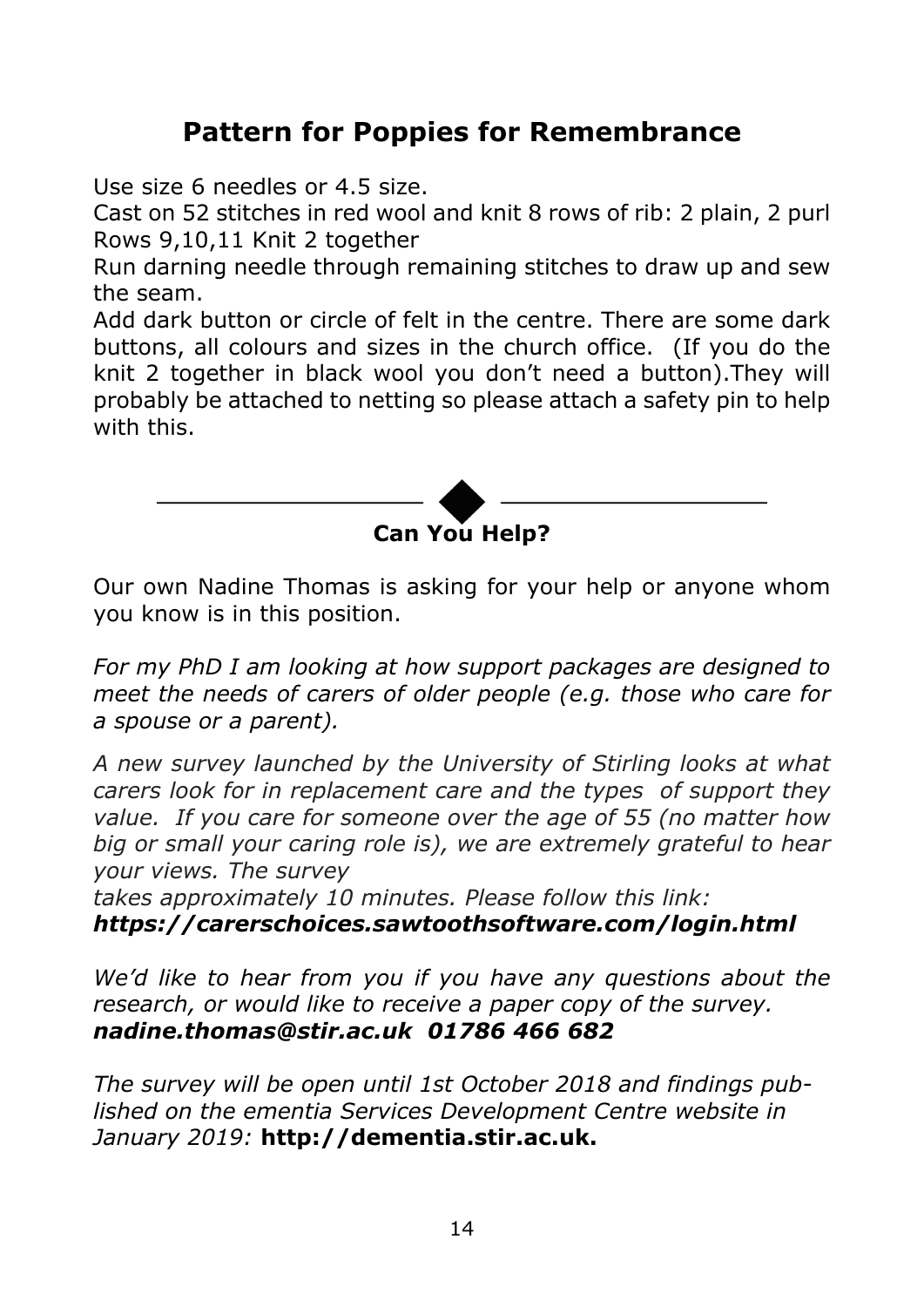And finally………

## **The Bank Loan**

A frog goes into a bank and approaches the teller. He can see from her nameplate that her name is Patricia Whack.

"Ms. Whack, I'd like to get a \$30,000 loan to take a holiday."

Patty looks at the frog in disbelief and asks his name. The frog says his name is Kermit Jagger, his dad is Mick Jagger, and that it's okay, he knows the bank manager.

Patty explains that he will need to secure the loan with some collateral.

The frog says, "Sure. I have this.", and produces a tiny porcelain elephant, about an inch tall, bright pink and perfectly formed.

Very confused, Patty explains that she'll have to consult with the bank manager, and disappears into a back office.

She finds the manager and says, "There's a frog called Kermit Jagger out there, who claims to know you and wants to borrow \$30,000. And he wants to use THIS as collateral."

She holds up the tiny pink elephant. "I mean, what in the world is this?"

The bank manager looks back at her and says......

"It's a knickknack, Patty Whack. Give the frog a loan. His old man's a Rolling Stone."

(You sang it, didn't you?)

Share this story and brighten someone's day!